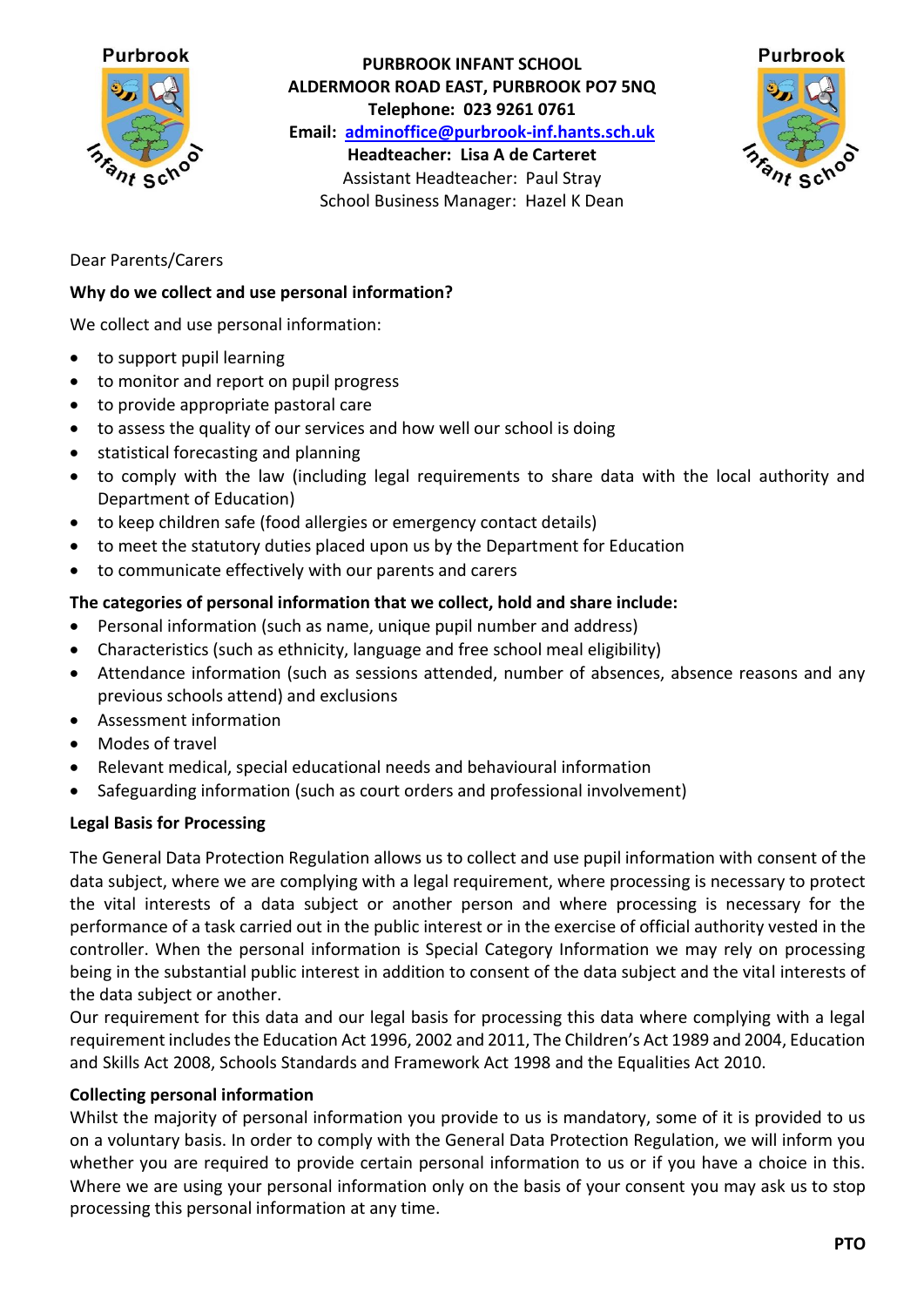# **Storing personal data**

We hold pupil data in accordance with our retention schedule. A copy of which can be obtained from the school office.

# **Who do we share pupil information with?**

We routinely share pupil information with:

- schools
- local authorities
- the Department for Education (DfE)
- school Nurses
- outside agencies to support pastoral care Social Services, Police, CAMHS, Behaviour Support Service and Children's Services
- companies who provide IT services to the school
- our PTFA
- school photographer

# **Why we share pupil information**

We do not share personal information with anyone without consent unless the law and our policies allow us to do so.

We share pupils' data with the Department for Education (DfE) on a statutory basis. This data sharing underpins school funding and educational attainment policy and monitoring.

We are required to share information about our pupils with our local authority (LA) or the Department for Education (DfE) under regulation 3 of The Education (Information About Individual Pupils) (England) Regulations 2013.

## **Data collection requirements:**

To find out more about the data collection requirements placed on us by the Department for Education (for example; via the school census) go to [https://www.gov.uk/education/data-collection-and-censuses](https://www.gov.uk/education/data-collection-and-censuses-for-schools)[for-schools.](https://www.gov.uk/education/data-collection-and-censuses-for-schools)

## **The National Pupil Database (NPD)**

The NPD is owned and managed by the Department for Education and contains information about pupils in schools in England. It provides invaluable evidence on educational performance to inform independent research, as well as studies commissioned by the Department. It is held in electronic format for statistical purposes. This information is securely collected from a range of sources including schools, local authorities and awarding bodies.

We are required by law, to provide information about our pupils to the DfE as part of statutory data collections such as the school census and early years' census. Some of this information is then stored in the NPD. The law that allows this is the Education (Information About Individual Pupils) (England) Regulations 2013.

To find out more about the pupil information we share with the department, for the purpose of data collections, go to [https://www.gov.uk/education/data-collection-and-censuses-for-schools.](https://www.gov.uk/education/data-collection-and-censuses-for-schools)

To find out more about the NPD, go to [https://www.gov.uk/government/publications/national-pupil](https://www.gov.uk/government/publications/national-pupil-database-user-guide-and-supporting-information)[database-user-guide-and-supporting-information.](https://www.gov.uk/government/publications/national-pupil-database-user-guide-and-supporting-information)

The Department may share pupils' personal data with certain third parties, including:

- schools
- local authorities
- researchers
- organisations connected with promoting the education or wellbeing of children in England